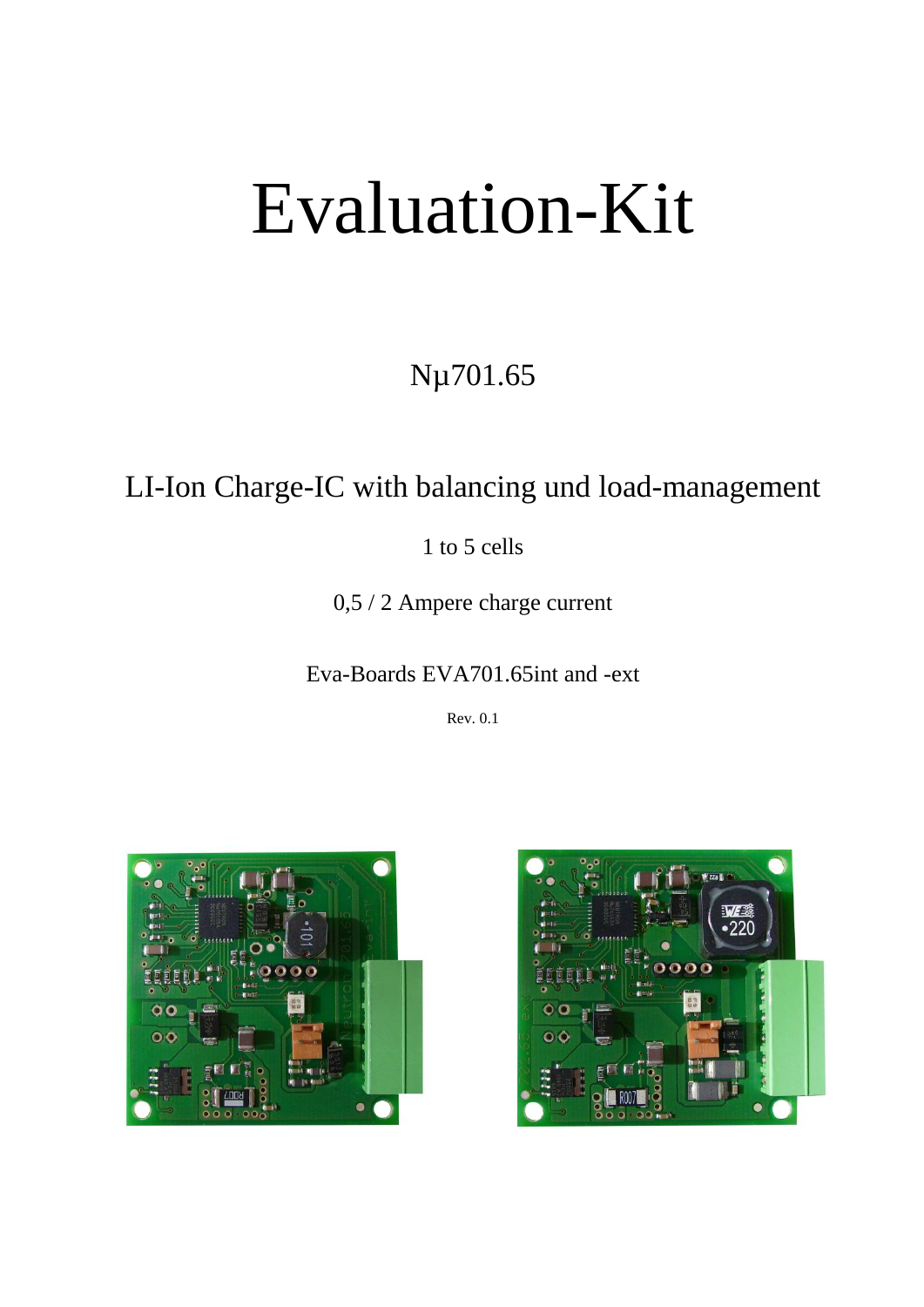## Inhalt

| $\mathbf{1}$   |       |  |
|----------------|-------|--|
|                |       |  |
|                | 1.1.1 |  |
|                | 1.1.2 |  |
|                | 1.1.3 |  |
|                | 1.1.4 |  |
|                | 1.1.5 |  |
|                | 1.1.6 |  |
|                |       |  |
| $\overline{2}$ |       |  |
|                |       |  |
|                | 2.1.1 |  |
|                | 2.1.2 |  |
|                | 2.1.3 |  |
|                | 2.1.4 |  |
|                |       |  |
| 3              |       |  |
| 4              |       |  |
| 5              |       |  |
| 6              |       |  |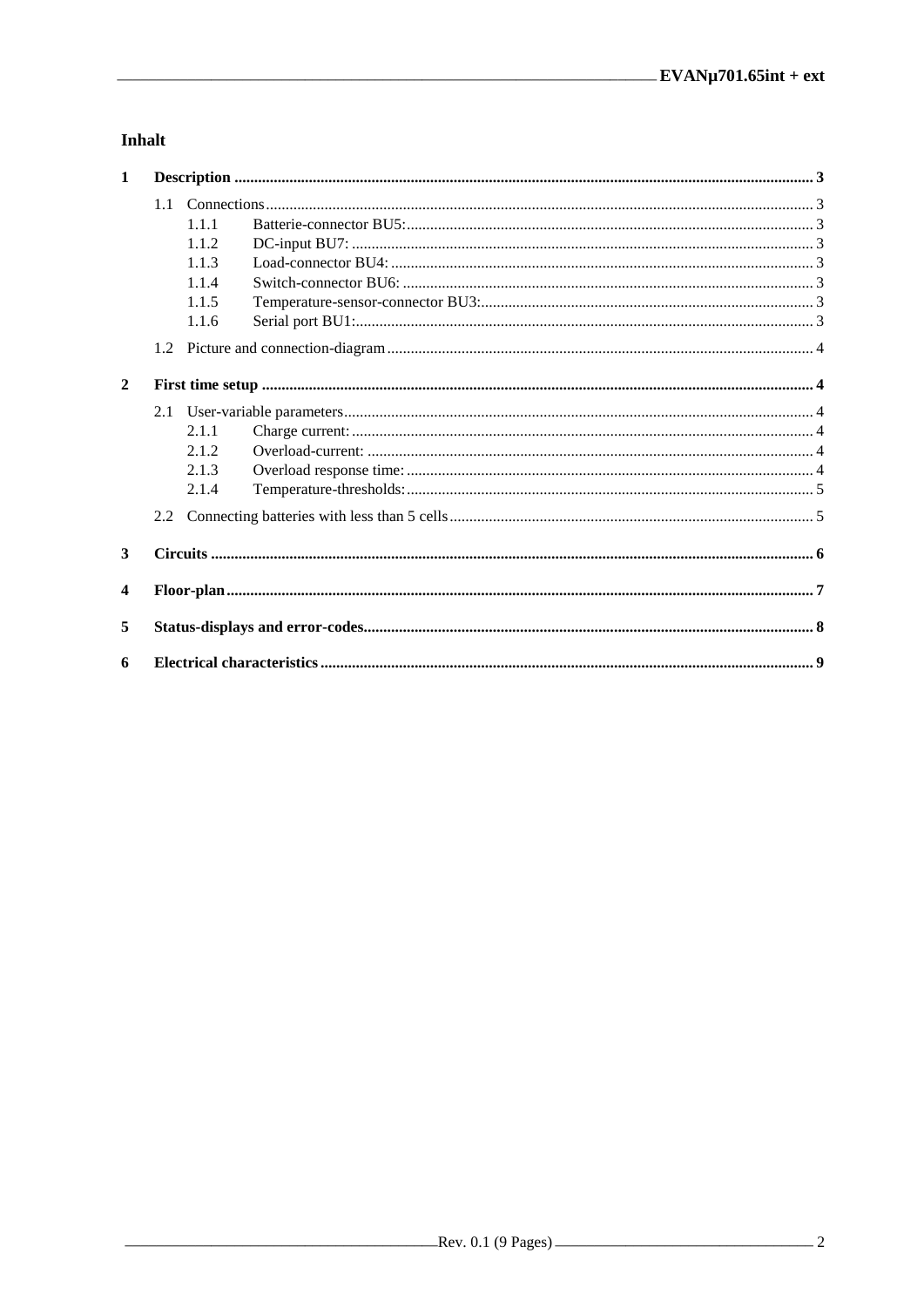#### **1 Description**

The evaluation Boards "EVA701.65int" and "EVA701.65ext" are designed to get you in touch and let you test the functions of the Nµ701.65 Lithium-Charge IC. The "int" Version uses the Nµ701.65 internal P-MOSFET for the DC-DC-converter, allowing 0.5 Ampere max. charge current. The "ext" Version is fitted with an external P-MOSFET, allowing higher charge-currents up to 2 Amperes.

#### **1.1 Connections**

The EVA-Boards has all connections enabling every function of the Nu701.65:

#### **1.1.1 Battery-connector BU5:**

The rechargeable battery with 1 to 5 cells in series is connected to the green pin header. Unused cell-terminals have to be tied to the positive battery terminal VBAT. (See example in chapter [2.2\)](#page-4-0). Batteries with cells connected in parallel are also possible.

#### **1.1.2 DC input BU7:**

Connect a DC power supply of min. 8V to BU7. Input voltage must be at least 3V higher than the maximum battery-voltage.

#### **1.1.3 Load-connector BU4:**

A load, e.g. a motor or a signal-lamp can be connected here. If the load is activated by the switch it is supplied with the battery-voltage.

#### **1.1.4 Switch-connector BU6:**

A switch to activate the load can be connected here. It is connected in series with the load and the shunt R10, so the load-current goes through the switch. It is possible for applications without safety-regulations to configure the switch load-free, see Data-sheet of the Nµ701.65.

#### **1.1.5 Temperature-sensor-connector BU3:**

The Nµ701.65 provides temperature monitoring for either battery or load with an NTC connected to BU3. IF you don´t want to use temperature monitoring, connect a 6k8-resistor to BU3, simulating a valid temperature. There are also SMD-Pads for an NTC or resistor on board (see floorplan).

#### **1.1.6 Serial port BU1:**

Use the serial port to read the Nµ701.65´s status-registers or to take over the control of the Nµ701.65´s chargeprocess and load-management. See the Application Note AN701.65-115.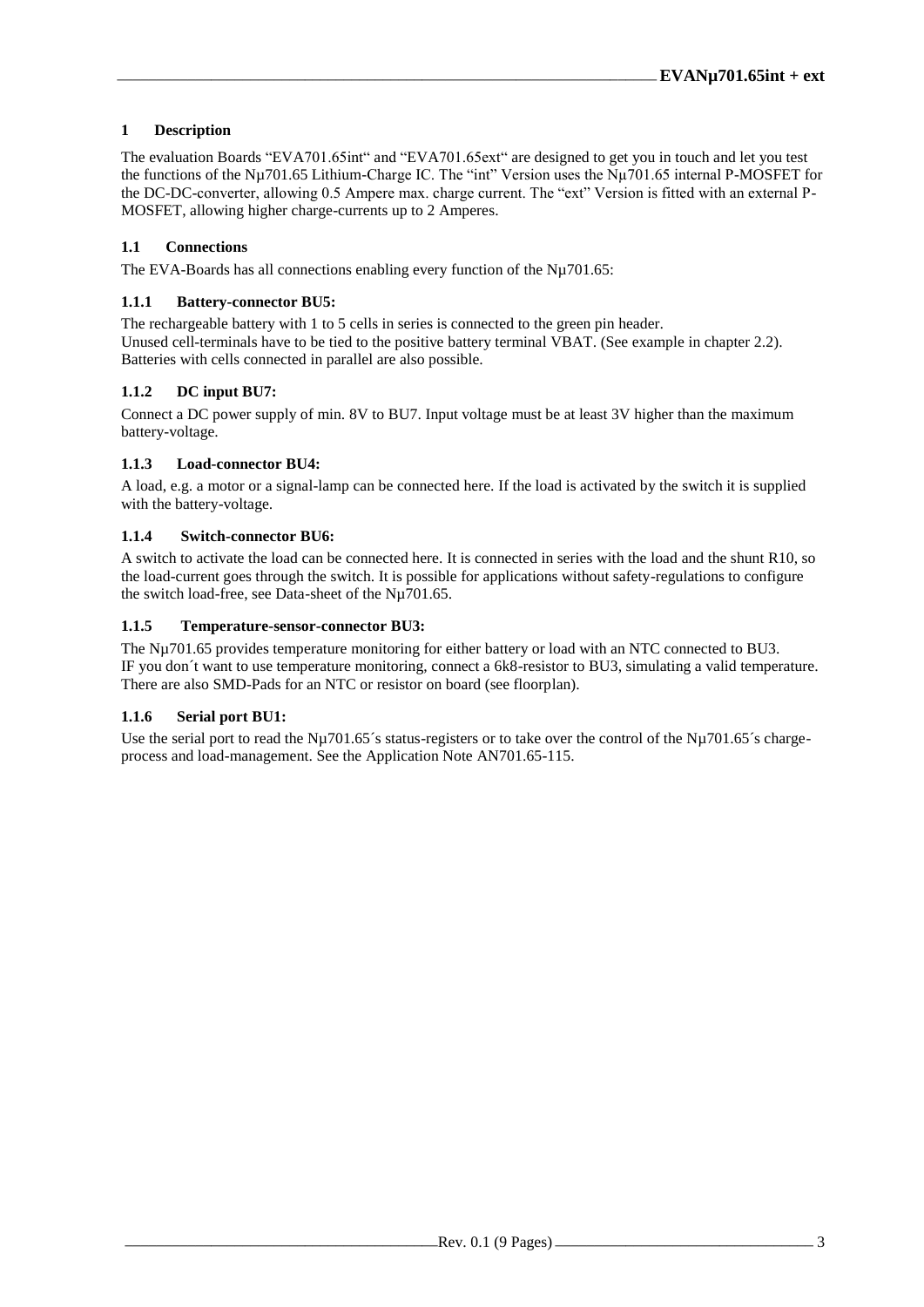#### **1.2 Picture and connection-diagram**



#### **2 First time setup**

- Apply an NTC or a 6k8 resistor to BU3
- Connect the battery. Tie unused cell-terminals to VBAT (see chapter [2.2\)](#page-4-0).
- Connect a load (motor / lamp) to BU4. Mind polarity!
- Connect a switch capable of carrying the load-current to BU6.
- Closing the switch activates the load.
- Releasing the switch lets the status-LED signal the battery-gauge
- Connect a DC power supply of at least 8V and at least VBAT + 3V to BU7. The LED will flash green to signal the "charge"-status.

#### **2.1 User-determinable parameters**

#### **2.1.1 Charge current:**

The value of R8 determines the charge current. The "int"-version is equipped with a 220 milliohm resistor resulting in a maximum charge current of 0.5 Ampere. The "ext"-version has a 47 milliohm resistor and a maximum charge-current of 2 Amperes.

The PCBs have pads for THT-resistors (R8b) which can be equipped with higher values resulting in lower charge currents.

#### **2.1.2 Overload-current:**

The safety circuit for overload and short-circuits has a threshold which is defined by R10. The Eva-boards are equipped with a 7 milliohm resistor, resulting in 8 Amperes overload-threshold. This value can also be altered by THT or SMD resistors with different values.

#### **2.1.3 Overload response time:**

The response time for overload and short circuit protection can be extended by adding the capacitor C15.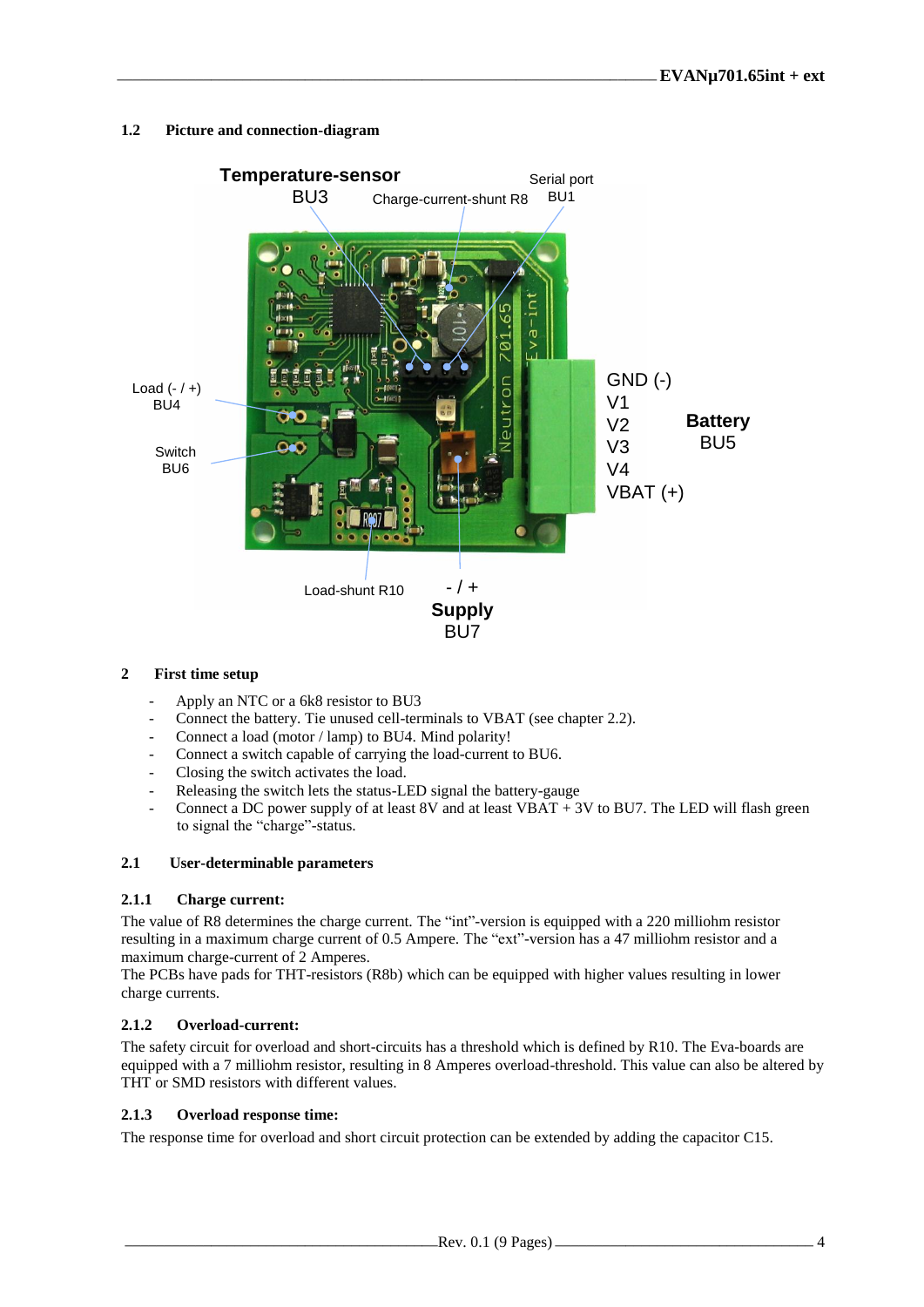#### **2.1.4 Temperature-thresholds:**

The temperature ranges for load-mode and charge-mode can be altered by choosing different types of NTC and R5. See Datasheet Nµ701.65.

#### <span id="page-4-0"></span>**2.2 Connecting batteries with less than 5 cells**

When connecting less than 5 cells, the unused sense-pins of the Nµ701.65 have to be tied to VBAT starting with V4. This can be achieved with Jumpers at BU5 or on the PCBs solder-side, where solder-jumpers are prepared.

Example: Batteries with 3 cells, V3 and V4 tied to VBAT.

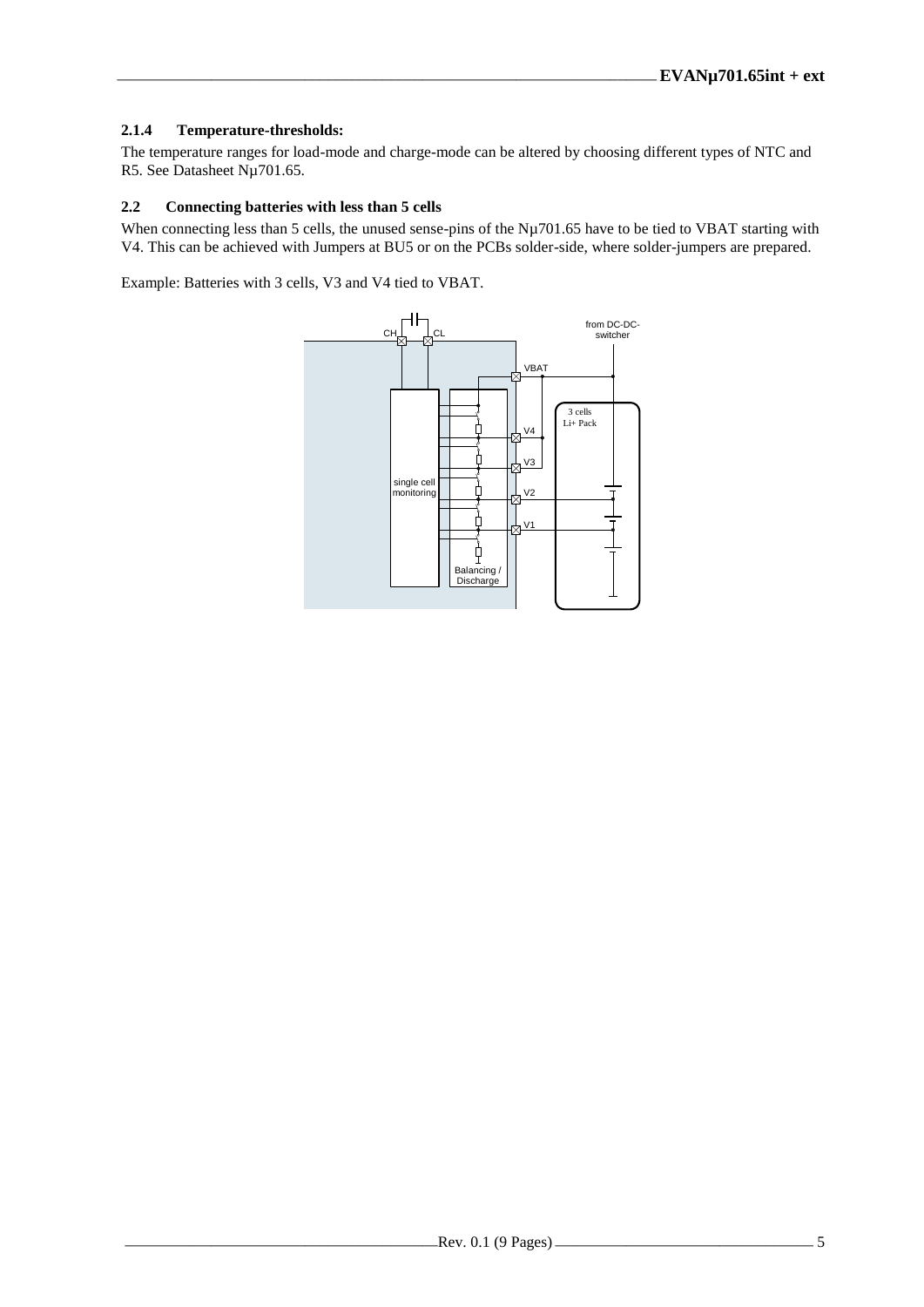#### $\overline{3}$ **Circuits**



EVA701.65int



EVA701.65ext

 $\frac{1}{2}$  6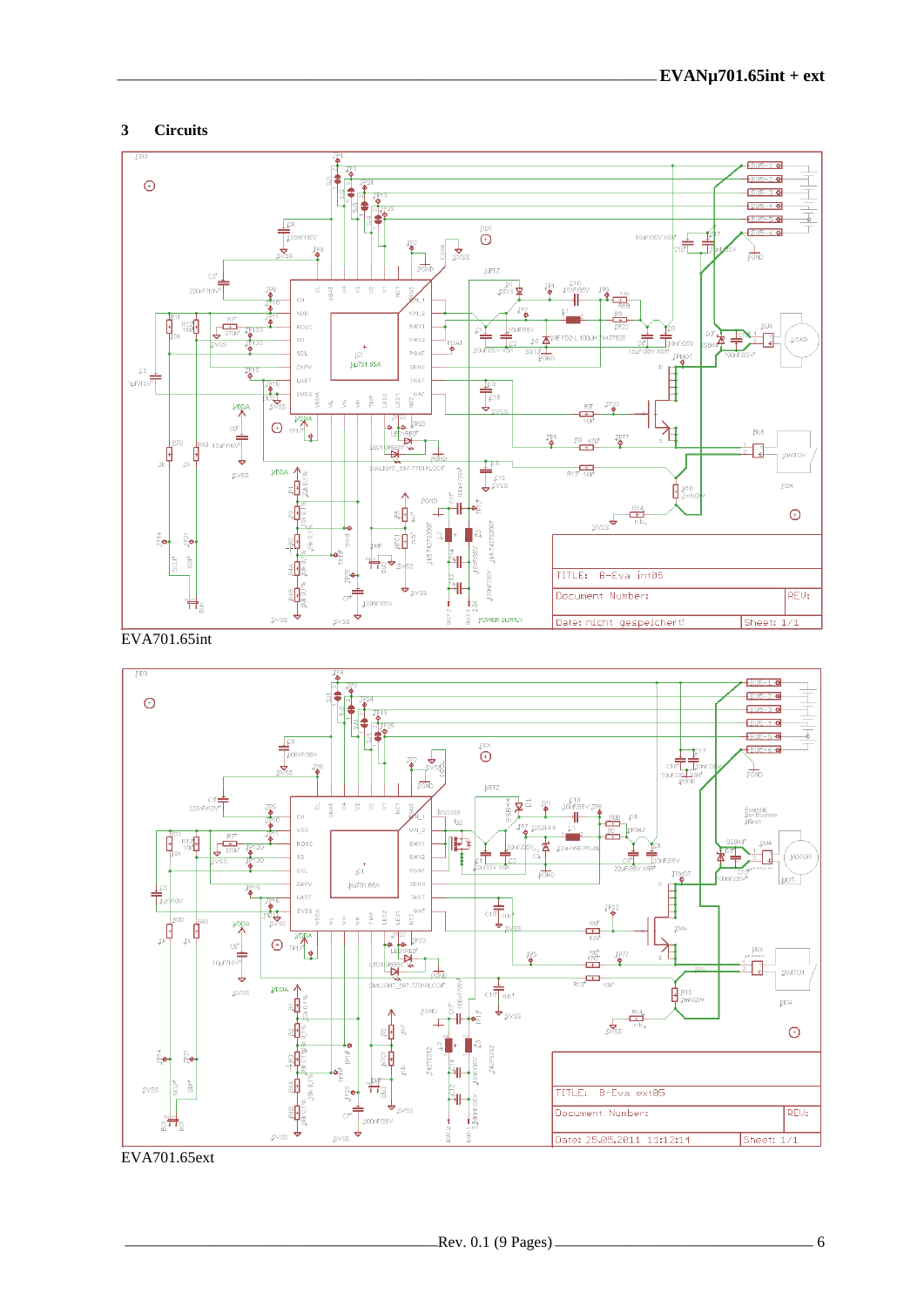#### $\overline{\mathbf{4}}$ Floor-plan





EVA701.65ext

 $-7$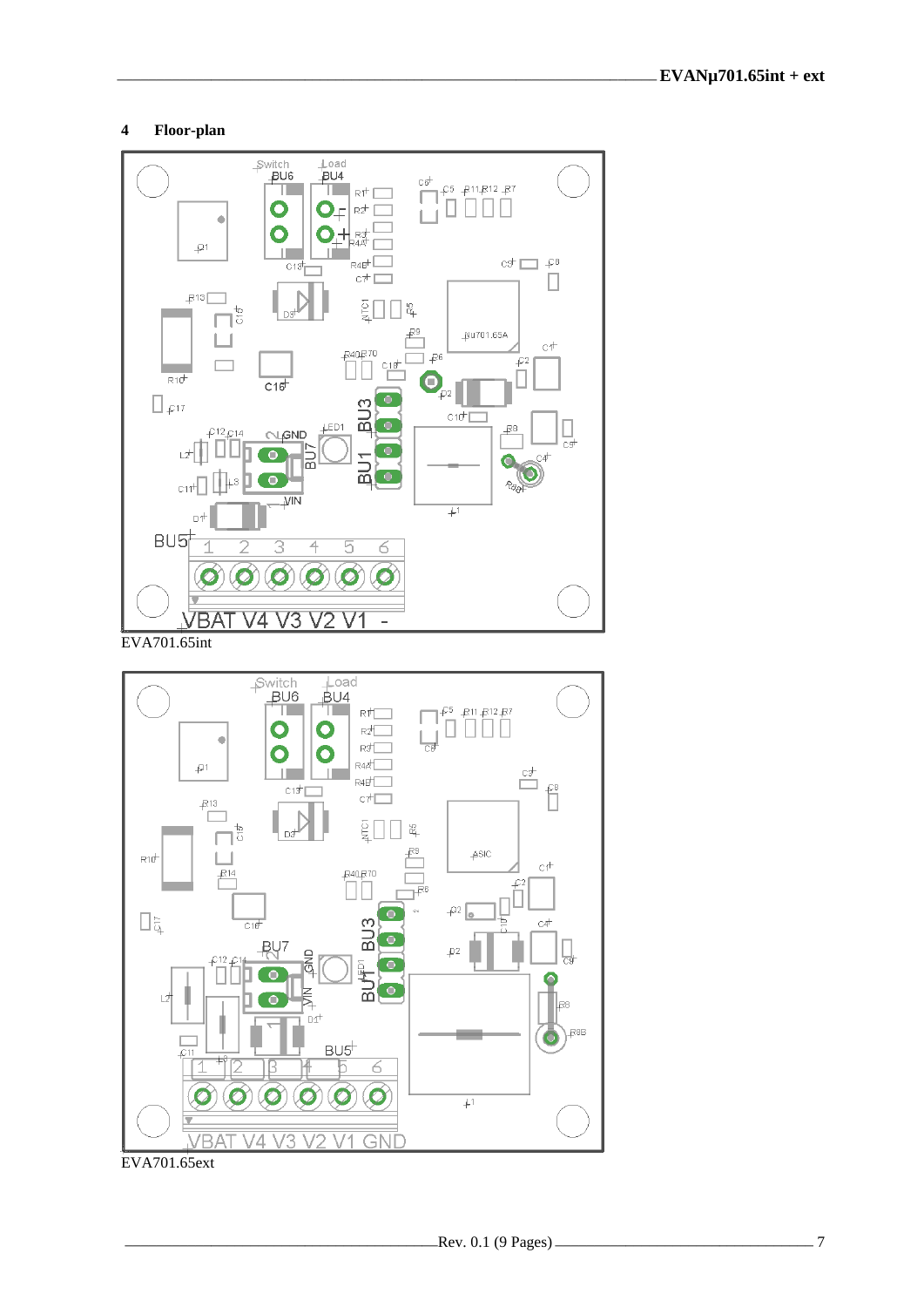| #               | <b>Status</b>                         | Colour | Style    | Remark                                 |
|-----------------|---------------------------------------|--------|----------|----------------------------------------|
| $\overline{1}$  | Charging                              | Green  | Flashing | Small pulsewidth: PreC, CC, Dis.-phase |
|                 |                                       |        |          | Large pulsewidth: CV-Phase             |
| $\overline{2}$  | Charge terminated (Battery full)      | Green  | Cont.    | Until unplugging power supply          |
| $\overline{3}$  | Battery full (after releasing switch) | Green  | Cont.    | $\sim$ 20 Seconds                      |
| $\overline{4}$  | Battery half (after releasing switch) | Yellow | Cont.    | $\sim$ 20 Seconds                      |
| $\overline{5}$  | Battery empty (while/after pressing   | Red    | Cont.    | $\sim$ 20 Seconds                      |
|                 | switch)                               |        |          |                                        |
| $6\overline{6}$ | Time-error                            | Red    | Flashing | fast                                   |
| $\overline{7}$  | Battery-error                         | Red    | Flashing | slowly                                 |
| $\overline{8}$  | Temperature error <4 seconds after    | Yellow | Cont.    |                                        |
|                 | releasing the switch                  |        |          |                                        |
| $\overline{9}$  | Temperature $error > 4$ Seconds       | Yellow | Flashing | slowly                                 |
| 10              | Load-error (Overload / Short circuit) | Yellow | Flashing | fast                                   |

#### **5 Status-displays and error-codes**

A Battery Error is displayed, when one cell in the battery has a voltage below  $V_{MIN}$  and another has reached  $V_{MAX}$ , or if one cell-voltage is below  $V_{SHORT}$ .